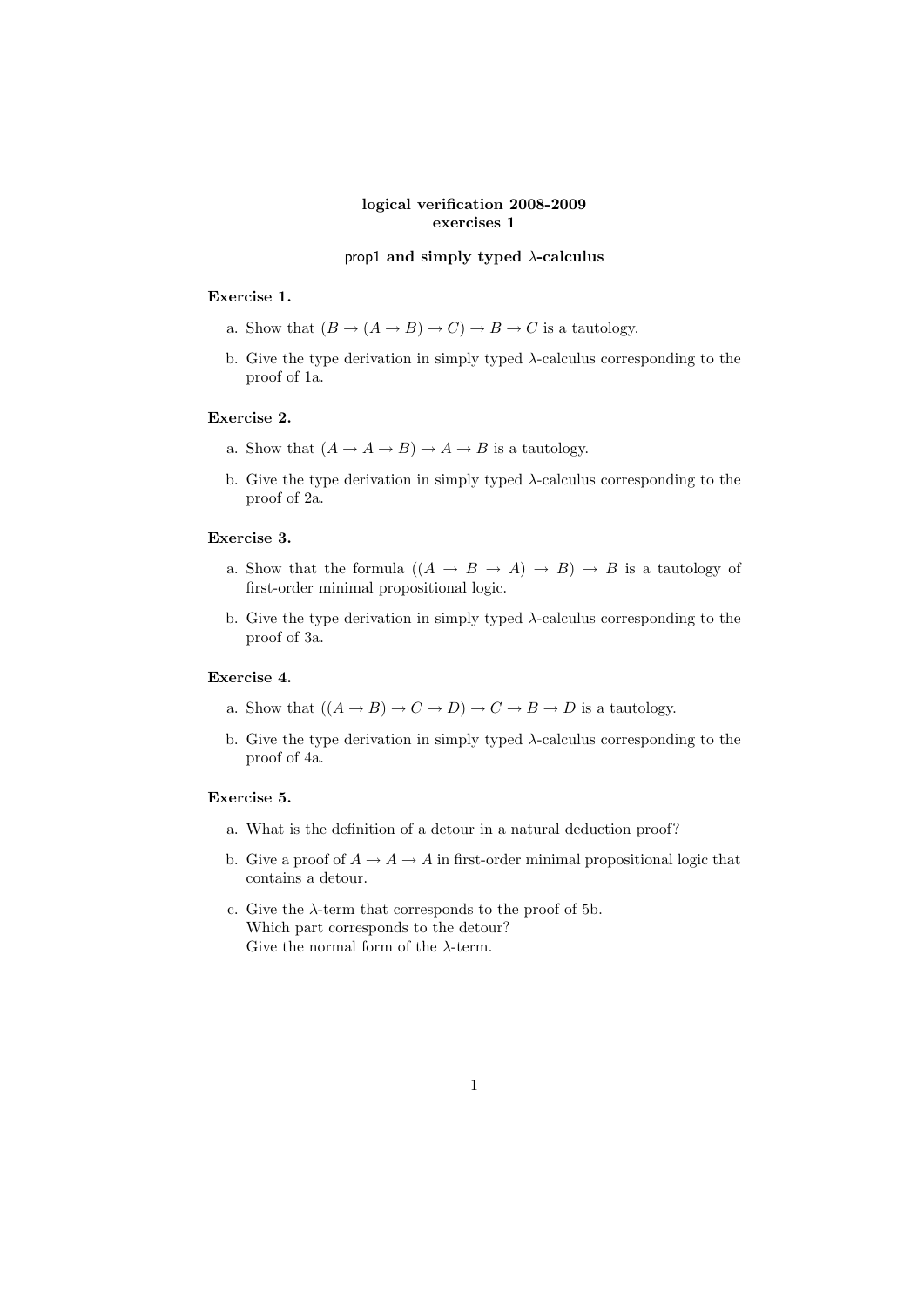### prop1

Exercise 6. Show that the following formulas are tautologies:

a.  $(((A \rightarrow \bot) \rightarrow A) \rightarrow A) \rightarrow \neg \neg A \rightarrow A$ , b.  $\neg\neg((A \rightarrow B) \rightarrow A) \rightarrow A),$ c.  $(A \lor \neg A) \rightarrow ((\neg A \rightarrow B) \land (\neg A \rightarrow \neg B)) \rightarrow A$ , d.  $\neg\neg((A \lor \neg A) \to ((\neg A \to B) \land (\neg A \to \neg B)) \to A).$ 

# simply typed  $\lambda$ -calculus

Exercise 7. Replace in the following terms the ?'s by simple types, such that we obtain typable  $\lambda\text{-terms}.$ 

- a.  $\lambda x$ :?.  $\lambda y$ :?. x
- b.  $\lambda x$  :?.  $\lambda y$  :?.(x y)
- c.  $\lambda x$ :?.  $\lambda y$ :?.  $x y y$
- d.  $\lambda x$ :?.  $\lambda y$ :?.  $x (x y)$
- e.  $\lambda x$ :?.  $\lambda y$ :?.  $\lambda z$ :?.  $x (y z)$
- f.  $\lambda x$ :?.  $\lambda y$ :?.  $\lambda z$ :?.  $y$  ( $\lambda u$ :?.  $x$ )
- g.  $\lambda x$  :?.  $\lambda y$  :?.  $\lambda z$  :?. ( $\lambda u$  :?.  $y$ )  $x z$
- h.  $\lambda x$  :?.  $\lambda y$  :?.  $x((\lambda z$  :?.  $y)y)$
- i.  $\lambda x$ :?.  $\lambda y$ :?.  $\lambda z$ :?.  $z((\lambda u$ :?.  $y)x)$

**Exercise 8.** Give four different closed normal forms of type  $(A \rightarrow A) \rightarrow A \rightarrow$ A.

# Coq

Exercise 9. Consider the definition of nat:

Inductive nat : Set :=  $0$  : nat  $| S :$  nat->nat.

- a. What are the constructors of nat?
- b. Describe the elements of nat.
- c. Give the type of nat\_ind.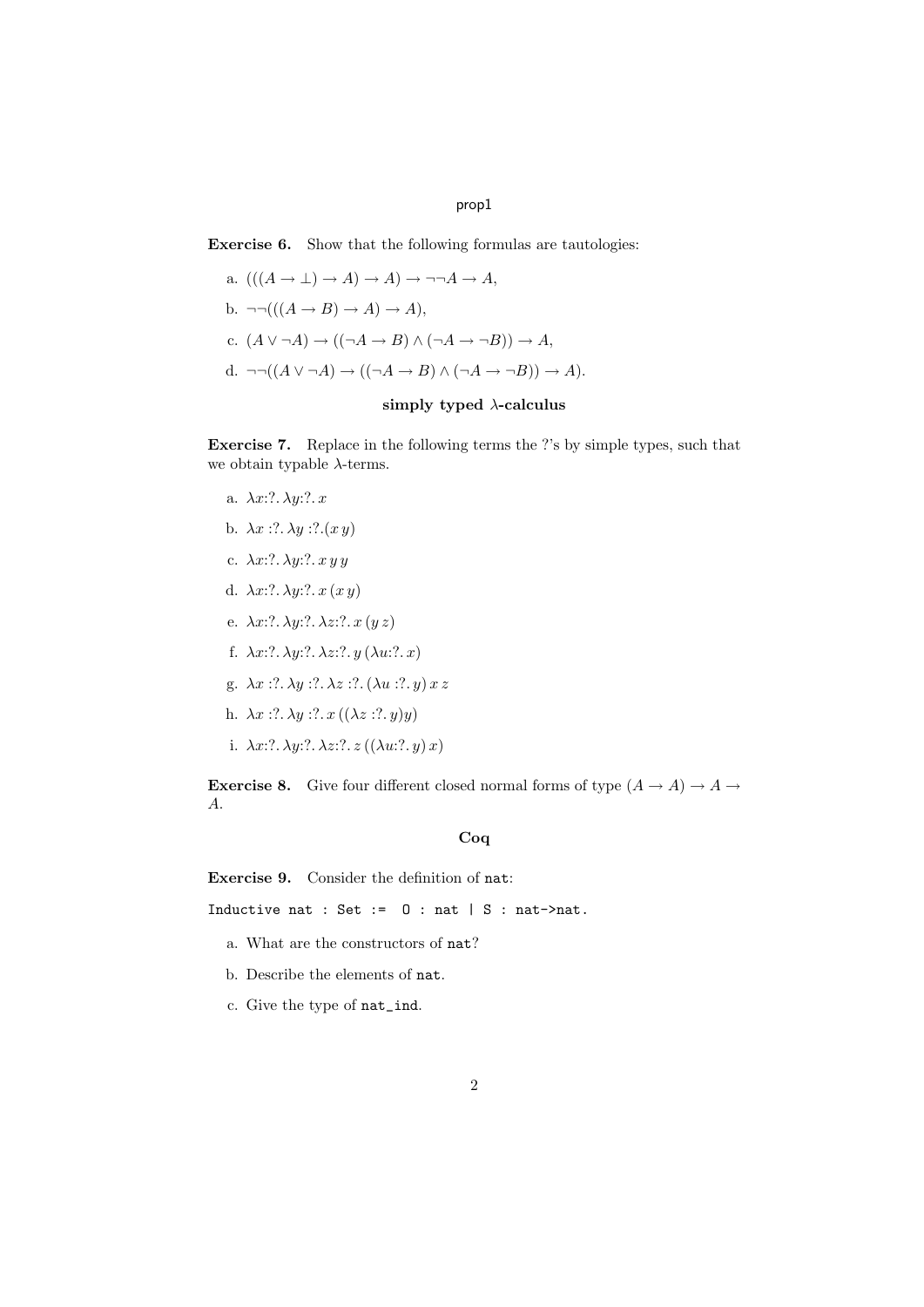Exercise 10. Consider the following definition:

Inductive A : Set := | a : A -> A | b : A -> A -> A.

How many elements does the set A have?

#### Exercise 11.

a. Consider the definition of natlist for lists of natural numbers:

```
Inductive natlist : Set :=
| nil : natlist
| cons : nat -> natlist -> natlist.
```
Give the type of natlist\_ind, which is used to give proofs by induction.

b. Give the definition of an inductive predicate last\_element such that (last element  $n 1$ ) means that  $n$  is the last element of 1.

#### Exercise 12.

- a. Give the inductive definition of the datatype natbintree of binary trees with unlabeled nodes and natural numbers at the leafs.
- b. The Coq function for appending two lists is defined as follows:

```
Fixpoint append (l k : natlist) {struct l} : natlist :=
 match l with
   ni1 => k| cons n l' => cons n (append l' k)
  end.
```
In what argument is the recursion? Why is the recursive call (intuitively) safe?

- c. Give the definition of a recursive function flatten : natbintree -> natlist which flattens a tree into a list that contains the nodes from left to right. You may use append.
- d. Give a recursive definition of a function count that takes as input a natbintree and gives as output the number of nodes of the tree.